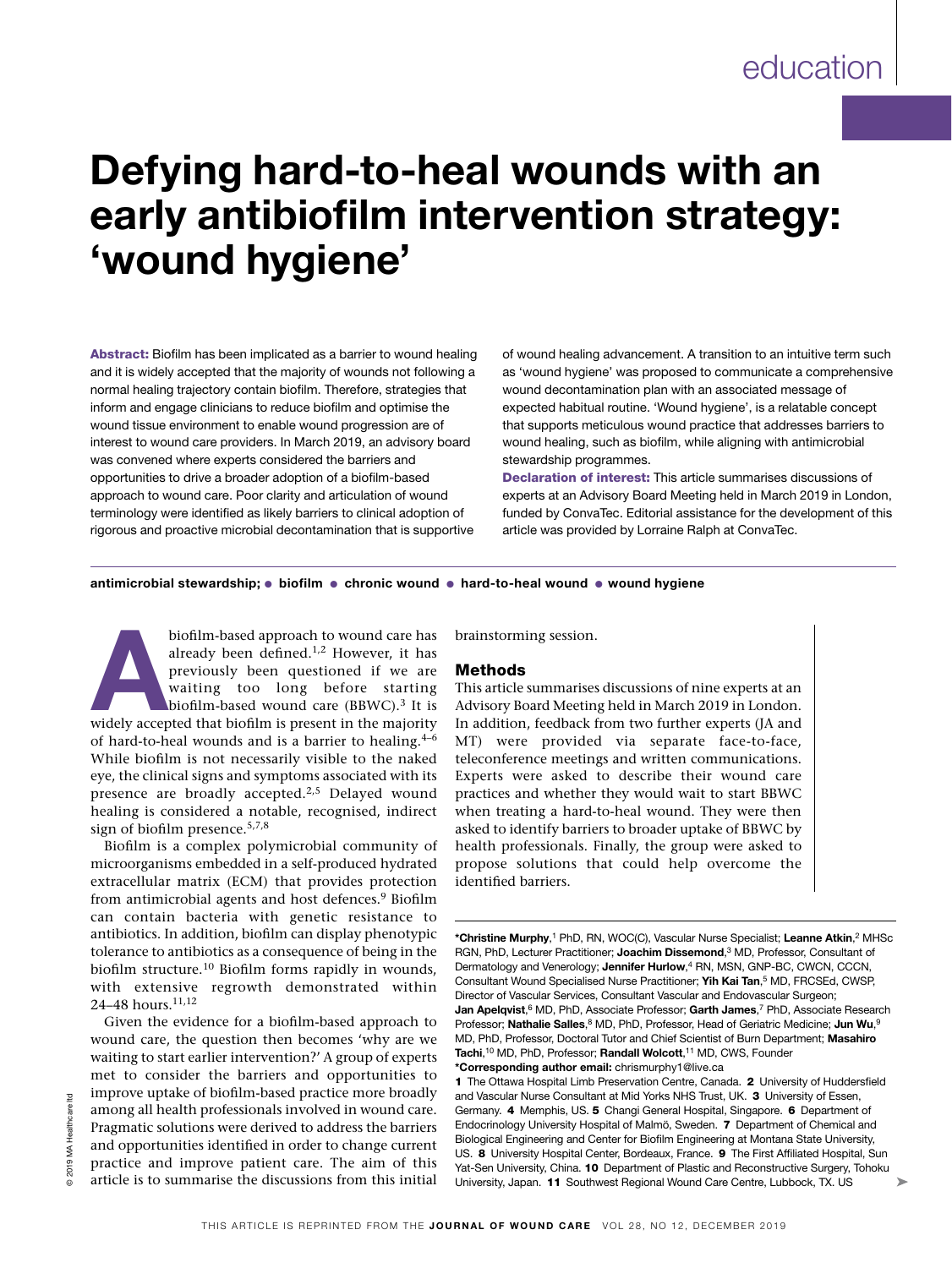### The case for early intervention?

It was accepted that the majority of wounds not following a normal healing trajectory contain biofilm, that biofilm is a barrier to healing and that it forms rapidly. Regardless of the care setting, it was agreed that physical removal of biofilm is essential to provide a healthy healing environment. Various mechanical and surgical debridement techniques to remove biofilm were considered desirable to ensure thorough wound bed preparation. However, while debridement procedures are the critical first step, it was recognised that this is not a complete strategy because the biofilm quickly regrows. Therefore, additional suppression of biofilm reformation is a requirement in BBWC. In addition, managing other recognised risk factors, such as perfusion, infection, diabetes, pressure off-loading and compression where warranted, was considered crucial because delay of wound healing by such factors encourages the development of biofilm.

Since risk or costs associated with early intervention including debridement, suppression of biofilm regrowth and management of underlying factors are likely to be less than those associated with biofilm-related wound complications, it was agreed that we should not wait to start BBWC.

### Barriers to adoption of biofilm management

When considering the potential barriers to broader adoption of earlier intervention with a biofilm-based

Fig 1. A static wound in need of 'wound hygiene'; displaying skin scaling, devitalised tissue, potential biofilm and chronic rolled edges



approach among all health professionals, the following were identified as major contributing factors:

- Biofilm detection at the point of care: clinical biofilm detection is an emerging science and not currently available to the majority of clinical environments. Not being able to see or detect the biofilm can result in doubts regarding its presence thereby discouraging action
- Wound terminology: wound terminology was considered a barrier to a true common understanding of the problem faced by health professionals and the required action. It was strongly agreed that the term 'chronic' (wound) does nothing to promote action or a sense of urgency in a condition that is timely and may have serious health consequences if not addressed aggressively. Rather, 'chronic' suggests the wound cannot be healed thus inaccurately implying that minimal management is acceptable. Furthermore, the term 'chronic' falsely suggests to payors of health costs a long-term, unresolvable condition and potentially discourages allocation of the necessary and critical resources to effectively address complex wounds to achieve closure. Thus 'chronic' as a term may lead to inadequate focus and resources on what has been well-identified in the literature as an urgent, high expense health-care condition globally<sup>13-15</sup>
- Poor understanding of terms: for many clinicians, a confusing term is 'infection', which may prompt the prescription of antibiotics.16 Yet this state can be difficult to absolutely identify unless quite advanced, particularly in people with longstanding wounds who may often be immunosuppressed. This unclear status may lead to overuse of antibiotic prescriptions not necessarily needed and thus not aligned with antimicrobial stewardship practices<sup>16,17</sup>
- Education: since the role of biofilm in delayed wound healing is a relatively new concept, training and education is required to improve clinical practice in most areas.

### Pragmatic solutions to overcome the identified barriers

After establishing the key barriers to more widespread, earlier adoption of BBWC, pragmatic solutions were derived to overcome these:

- Improved access to a point-of-care biofilm detection tool would be advantageous in changing behaviour, as 'seeing is believing'. Biofilm detection at the point-of-care could also be beneficial to ensure debridement has adequately removed the biofilm
- Review of selected terminology, for example, replace 'chronic' with 'hard-to-heal' to illustrate the potential for successful outcome with appropriate care, and avoid lethargic strategies
- Development of reliable diagnostics to identify infection presence and improved clarity in use of the terms 'infection' and 'biofilm' to avoid inappropriate use of systemic antibiotics
- Proactive and intuitive terminology that promotes action such as debridement to reduce biofilm, without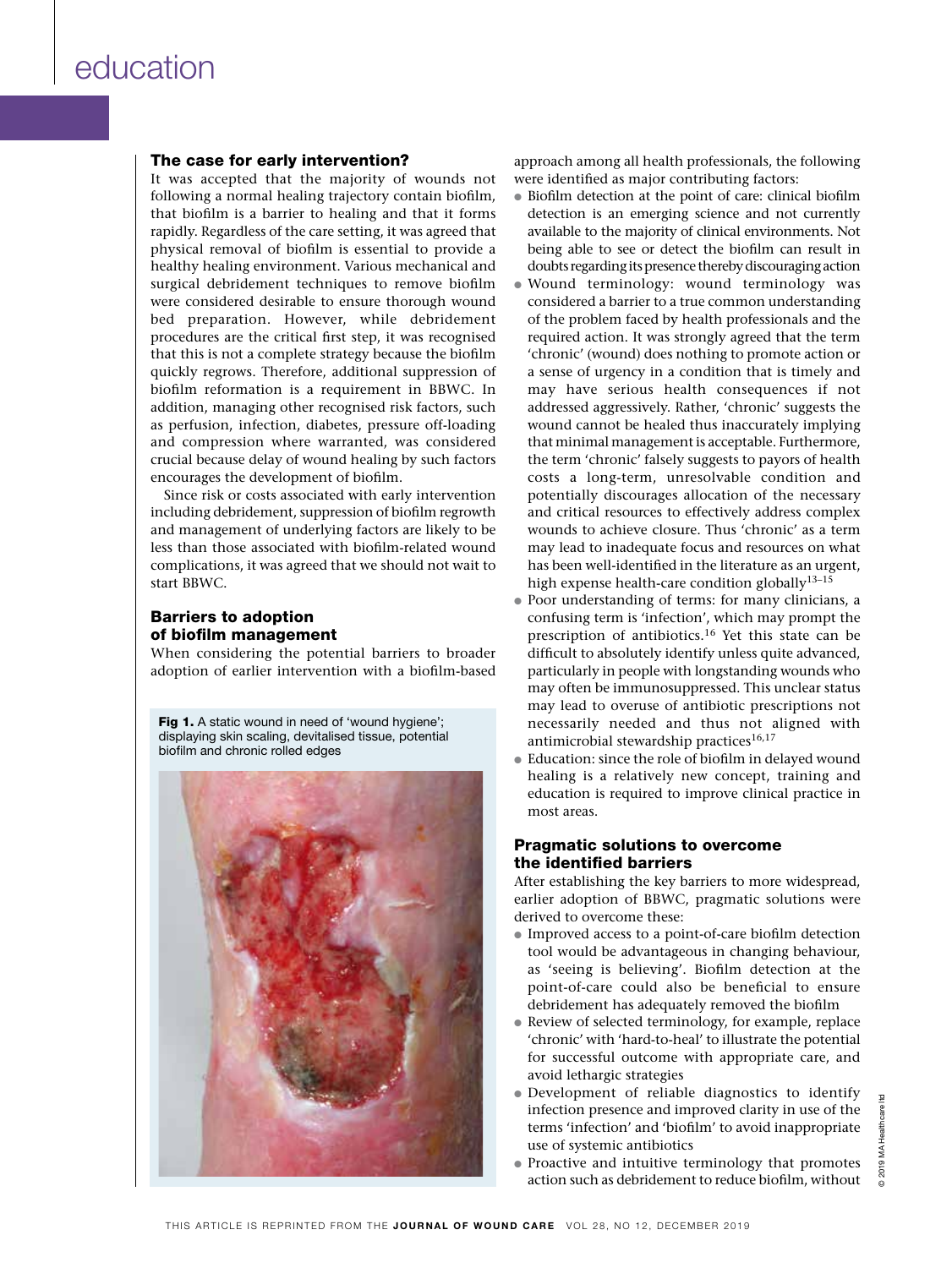suggesting the need for systemic antibiotics for uninfected wounds. 'Wound hygiene' was proposed as a new concept that can communicate the consistent need to clean and decontaminate the wound to reduce microbial burden

● Improved training and education are critical components to drive awareness, understanding and adoption of the new 'wound hygiene' concept.

#### Wound hygiene

The term 'wound hygiene' was selected as an intuitive term to resonate with health professionals to support optimal care. It was decided that since 'hygiene' is a common term used in the home and in health-care as an expected standard for everyday activities important for health, this term is likely to be well understood and accepted. For example, oral hygiene involves brushing, flossing, toothpaste and mouthwash; personal hygiene involves soap, water, sponges and moisturiser; hand hygiene involves soap, water, sanitiser and moisturiser. Hygiene activities are accepted as repetitive, regular, frequent and necessary, rather than something we do only once. Hygiene is perceived as a required standard, rather an optional activity. This terminology clearly communicates that effective 'wound hygiene' to promote healthy healing environments should be the standard for every patient. A static wound in need of 'wound hygiene' is shown in Fig 1.

In brief, the proposed practice of 'wound hygiene' in hard-to-heal wounds involves:

- Skin and wound cleansing decontamination of periwound skin and wound using wound cleansers to remove dead skin, loose debris, exudate and microbes to prevent re-colonisation of the wound
- $\bullet$  Wound debridement mechanical or sharp physical removal of adherent biofilm, necrotic and infected tissue, slough, foreign bodies, at every dressing change if necessary
- Refashioning of the epithelial edge after decontamination of the wound edge, refashion or open the edges of the wound (scraping to pinpoint bleeding) to remove necrotic, crusty and/or overhanging edges that may be harbouring biofilm, and ensuring the continuation of the skin edges with the wound bed to facilitate epithelial advancement and wound contraction. This process includes removal of hyperkeratotic callus from periwound
- Biofilm treatment and prevention retardation strategies to delay regrowth of biofilm using biofilm dispersal agents such as enzymes, metal chelators, or

#### Fig 2. Wound before (a) and after (b) 'wound hygiene'



surfactants and topical antiseptic dressings (for example, polyhexamethylene biguanide (PHMB), iodine, or silver).

A wound before and after 'wound hygiene' is shown in Fig 2.

### Conclusions

Evidence supports that biofilm is a critical barrier to achieving successful closure of 'chronic', or more accurately termed 'hard-to-heal' complex wounds. As a first step, we identified unclear terminology as a major barrier to understanding and adoption of early intervention with BBWC. Therefore, we suggest a transition to a simple, easy to grasp term such as 'wound hygiene' to provide impetus to support a change in practice and improve patient care. Hygiene activities are accepted and performed frequently, thus 'wound hygiene' is an intuitive term that communicates regular action to decontaminate the wound which may improve wound healing and reduction of bacterial burden may reduce systemic antibiotic use. The 'wound hygiene' concept is consistent with previous work that has demonstrated that regular, early intervention with multiple therapies, with a step-down approach, provides the best healing environment for hard-to-heal wounds.<sup>5</sup> As 'wound hygiene' supports the maintenance of antimicrobial stewardship programmes it also aligns with motivations of stakeholders and this is a key component of the adoption process. To further define the details of 'wound hygiene', a formal consensus meeting has subsequently taken place and more detailed evidence-based recommendations are currently in development. Training and education will be critical in the implementation of early intervention with 'wound hygiene'. JWC

- 1 World Union of Wound Healing Societies (WUWHS), Florence Congress, Position Document. Management of biofilm. Wounds International, 2016
- 2 Wounds UK. Best practice statement: making day-to-day
- management of biofilm simple. Wounds UK, 2017

5 Schultz G, Bjarnsholt T, James GA et al. Consensus guidelines for the identification and treatment of biofilms in chronic nonhealing

 $\overline{t}$ 

References

<sup>3</sup> Webb R. A chronic case of confusion. J Wound Care 2017; 26(8):421.

https://doi.org/10.12968/jowc.2017.26.8.421

<sup>4</sup> Malone M, Biarnsholt T, McBain AJ et al. The prevalence of biofilms in chronic wounds: a systematic review and meta-analysis of published data. J Wound Care 2017; 26(1):20–25. https://doi.org/10.12968/ jowc.2017.26.1.20